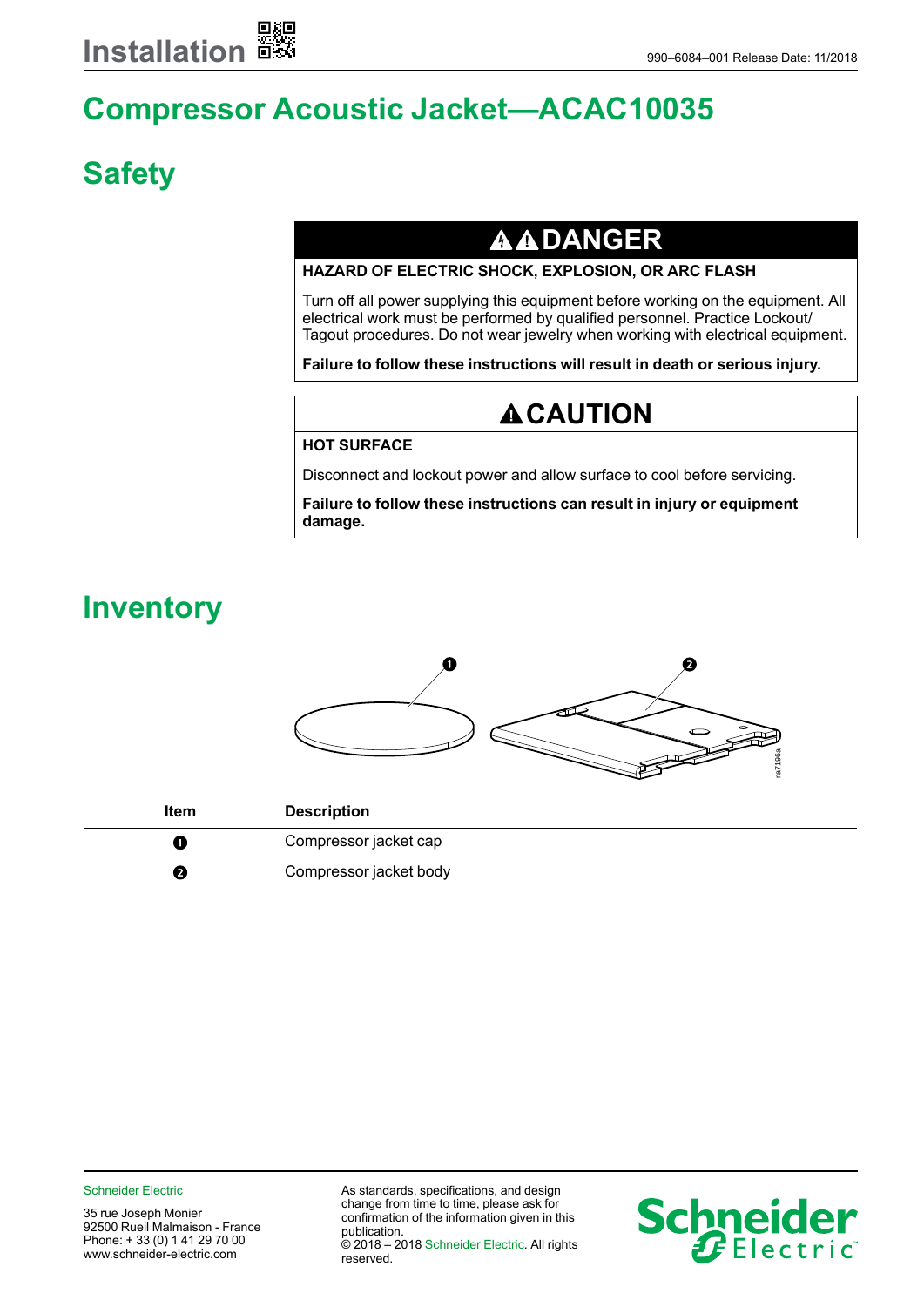## <span id="page-1-0"></span>**Installation**

- 1. Turn off power to the unit and wait for the compressor surface to cool.
- 2. Remove the service panel from the condensing unit.



See the *InRow DX ACRD300 Series Installation Manual* for panel removal instructions.

3. Cut a slit in the compressor jacket body to the oil return line opening.



4. Slide the compressor jacket body around the compressor from the left side.